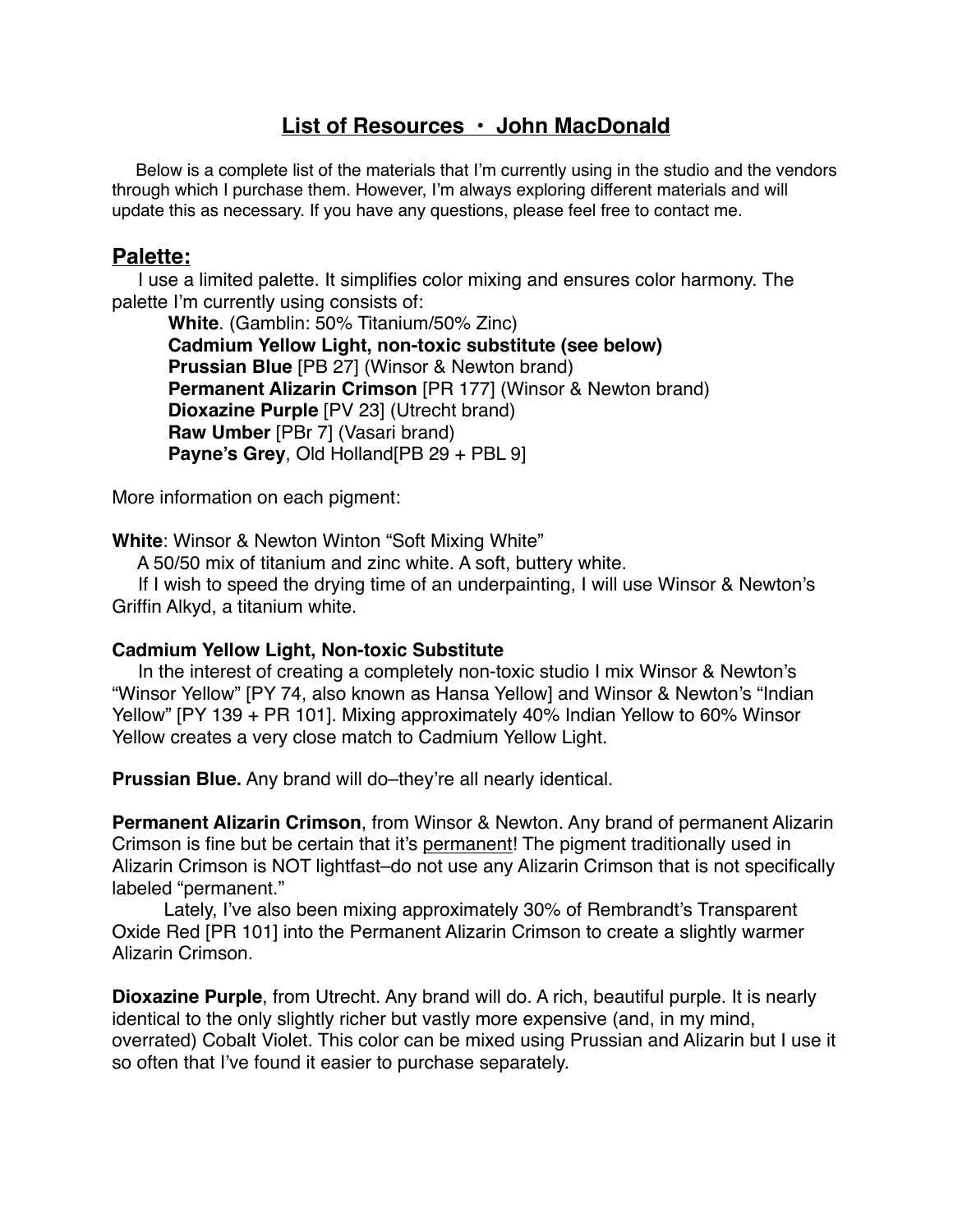**Raw Umber,** from Vasari. I've tried other raw umbers from: Utrecht, Winsor & Newton, and Old Holland. All are too yellow. This brand, when mixed with white, creates a beautiful and versatile silver-toned neutral.

**Payne's Grey**, Old Holland. A beautiful cool black that mixes well.

**Transparent Gold Ochre**, from Utrecht. If I feel the painting–either the entire painting or a section–needs to be warmer (golden), I'll apply a small amount of this color and work it into the varnish/medium when I apply it to the painting. Essentially, it's used as a glaze. I will also use Prussian, Permanent Alizarin Crimson, or Dioxazine Purple if I wish to make the painting bluer, redder, or more purplish respectively. All three of these paints are transparent and so ideally suited for this technique.

Lastly, I'll use *any* color if the painting needs it and I'm unable to mix it with my limited palette.

### **Brushes:**

 My favorite brushes are no longer available: Utrecht F-series flats, a bristle-synthetic blend. Any moderately priced bristly-synthetic mixture will do.

I also use:

 Royal Langnickel Aurèa series. These are flats, pure bristle and have become my favorite brush. They are softer and more pliable than the Utrecht bristle-synthetic blend, allowing more controlled drawing, but are and not adequate for scumbling.

 Robert Simmons Titanium brushes, flats. These are soft, synthetic brushes that I use as a painting is nearing completion. They are good for blending and creating sharp brushstrokes and hard edges. They are not used for scumbling.

## **Recipe for (retouch) varnish:**

 1 part safflower oil (*artists* safflower oil. Do NOT use grocery store safflower oil.) 1 part linseed oil 1/2 part stand oil 1/2 part Dorland's Wax. Cobalt Drier (10-12 drops for a 16 oz. jar,)

In an empty jar, I add all the ingredients *except the Cobalt drier*, cover it, and gently heat it on a Mr. Coffee coffee mug warmer. You can also submerge the jar in a pot of hot water. Anything capable of gently heating the jar will do. When warm, I shake the jar to thoroughly mix the ingredients, add the drier, cover, and shake again. At room temperature, the medium will gel with a consistency similar to slightly softened butter.

I often use the medium only when the painting is nearing completion, using no medium at all in the initial painting sessions. Nor do I mix the medium into the paint as I work. Instead, when the painting is DRY to the touch I apply the medium to the entire painting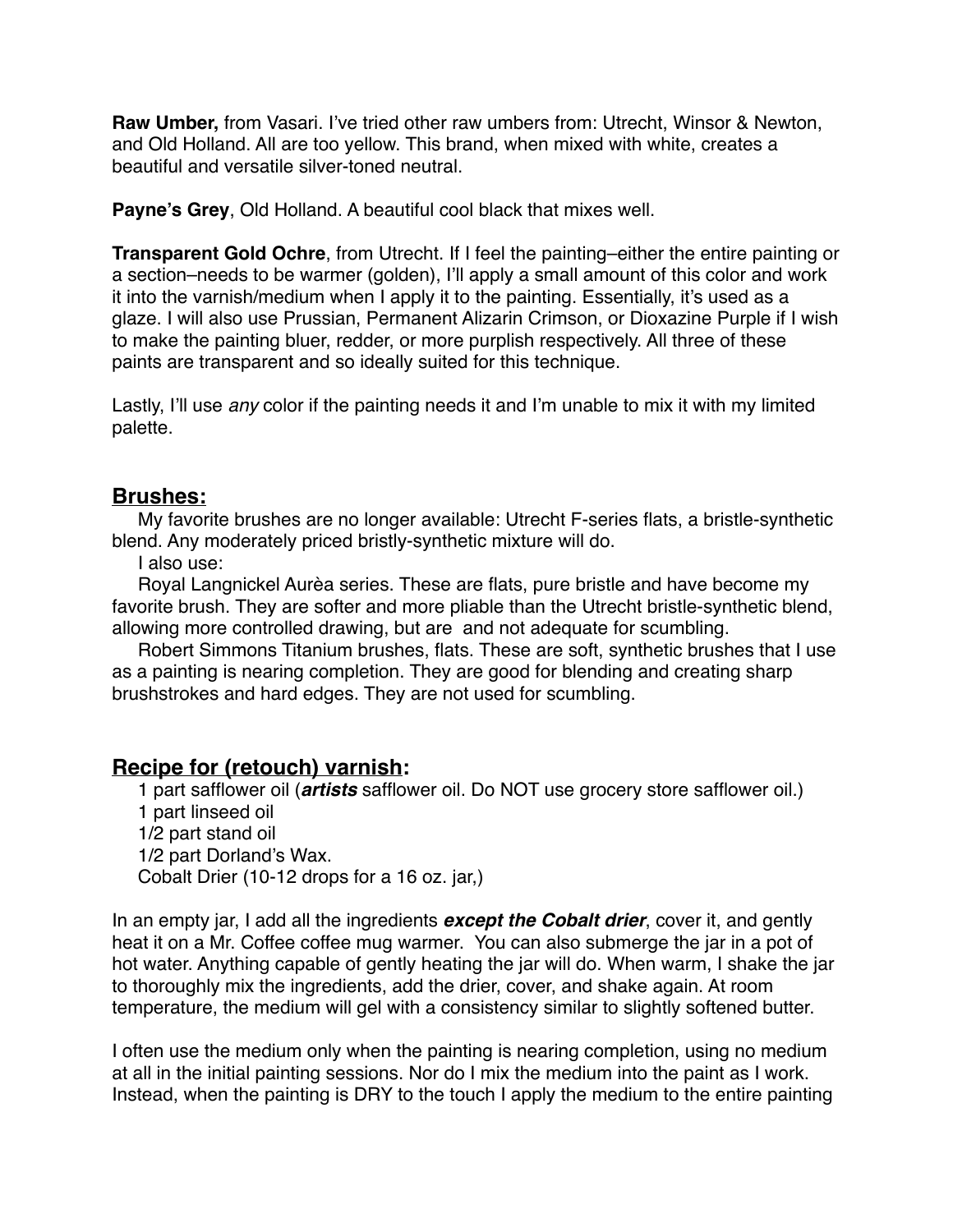with a cloth rag, distributing it evenly and removing any excess by gently wiping the canvas with the side of a roll of paper towels. The surface should be slightly damp, not dripping. I then paint directly into the varnish while it's wet. If I make a mistake and need to wipe off an area of oil paint, the varnish is also removed, but I'll simply wait until the next session and repeat the process.

 I also apply the medium as a final varnish when the painting is finished and dry. This medium is not meant to be a final varnish—that is, it doesn't provide the impermeable and strong film of a Damar-based varnish—but it's better than no varnish at all. It also restores any matt areas of sunken color and creates a uniform, semi-glossy surface.

 Why the Dorlands Wax? I find a medium consisting solely of oil or varnish to be too glossy for my taste. A glossy painting is particularly difficult to photograph or view under strong lights. The addition of Dorlands Wax gives the final surface a semi-gloss, or satin, appearance. Colors appear as rich as with an oil varnish finish but without the high gloss.

#### **Painting panels:**

I use several types:

 **Pintura** [\(http://www.jerrysartarama.com/discount-art-supplies/Canvas-and-Boards/](http://www.jerrysartarama.com/discount-art-supplies/Canvas-and-Boards/Canvas-Panels-and-Boards/Pintura-Painting-Panels.htm) Canvas-Panels-and-Boards/Pintura-Painting-Panels.htm)

 These are of cotton canvas and gesso primed, perfect for an acrylic underpainting and for plein air painting, not being as expensive as the linen panels. The weave is small and close, similar to linen. These may be used for acrylic underpaintings.

 **Raphael Oil primed panels** (http://www.jerrysartarama.com/discount-art-supplies/ Canvas-and-Boards/Canvas-Panels-and-Boards/Raphael-Premium-Archival-Oil-Primed-Linen-Panels.htm)

 Being oil primed, any underpainting on these panels must be done in oils. I use these for both plein air and studio paintings and for most of the large paintings in the studio (24x30 and larger). The linen is similar to a portrait linen—a tight, small weave. It's a wonderful surface for painting.

#### **New Traditions Art Panels**

 These are very nice painting panels offered on a variety of surfaces. They are not inexpensive but the quality is high. I use the L28—oil-primed linen—on gatorboard. I tend to purchase them only for the largest sizes, 30x40 and 36x48. www.newtraditionsartpanels.com

#### **Multimedia Artboard**

 These also come in a variety of surfaces and backings. I use the Claessens #15 Primed Linen. These boards are perfect for traveling and plein air painting but the board is thin and flexible. I prefer clipping them to a rigid piece of gatorboard when painting on them. The quality is very high. http://multimediaartboard.com/

#### **Centurion OP DLX panels.**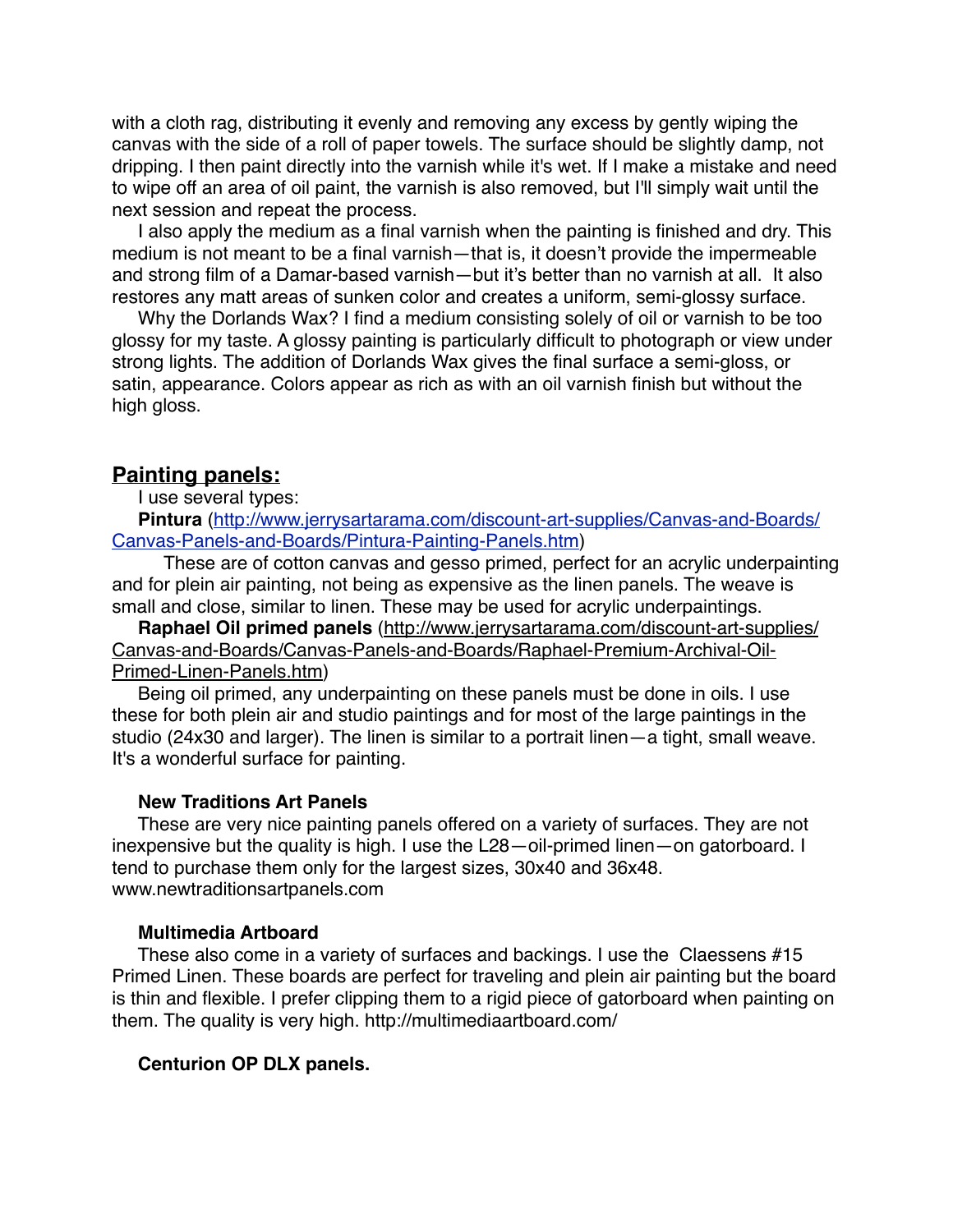Oil primed linen on board. Inexpensive. A nice, small weave in the linen. The boards can warp but are easily straightened when framed. Available at Jerry's and other online suppliers. These are becoming very popular among plein air artists.

### **Wet-Painting Carriers.**

 PanelPak wet canvas carriers. www.panelpak.com These are simple, inexpensive carriers that work very well.

### **Frames:**

**ArtFrames.com** [\(http://www.artframes.com/catalog1.html](http://www.artframes.com/catalog1.html))

 I prefer the Laguna (both the Gold and Dark Espresso) Their customer service is very good.

**Kingofframe.com** (http://www.kingofframe.com/readymade-frames c\_7.html)

 Of these, I like the Craftsman and Arroyo, but have used and liked the Laredo (black and gold) and the Saratoga (Black w/ Gold). These frames are slightly more expensive than ArtFrames but I feel the extra cost simply reflects a slightly better quality.

### **Picture Hanging Hardware:**

**American Frame Company**: clips, screws, thin wire. www.americanframe.com

 **Picture Hang Solutions**: heavy wire and hooks. www.govart.com (HWR-709C, HWR-707C, BOX-740-6, HWR-129-BC)

# **Hand Protection**

Rubber Gloves: Mapa Trilites 994.

 I purchase them from ULine, product #: S-1715M (medium size). 1-800-295-5510 or https://www.uline.com/Product/ProductDetailRootItem?modelnumber=S-17150

If you don't like using gloves, you may prefer a barrier cream. It's applied like skin cream and protects the skin from chemicals. It's easily washed off with soap and water.

### Travabon barrier cream

 I order it from JD Industrial Supply. 1-734-426-2475 Here's a direct link to the Travabon page on their website: http:// www.jdindustrialsupply.com/travabon-cream.html

## **Suppliers**

 **Jerry's Artarama** www.jerrysartarama.com

**Utrecht** (Now owned by Dick Blick but still maintains its own website.)